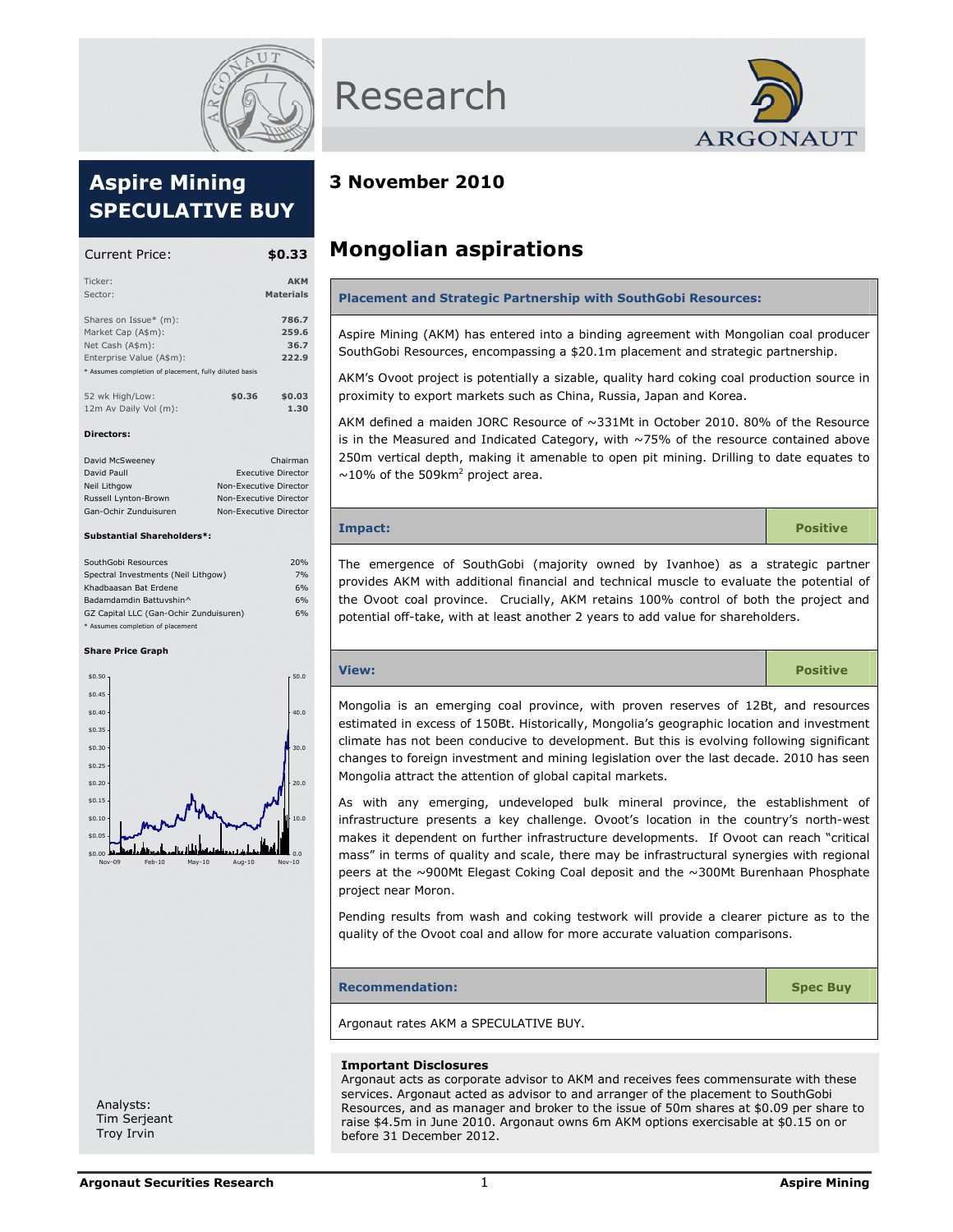

## Mongolia – An emerging coal province

## 2010 – A watershed year

Mongolia – an emerging coal province…

attention

Mongolia is an emerging coal province, with proven reserves of 12Bt, and resources estimated in excess of 150Bt. Historically, Mongolia's geographic location and investment climate has not been conducive to development. But this is evolving following significant changes to foreign investment and mining legislation over the last decade.

A number of significant developments have taken place in 2010. Three initial public offerings in Hong Kong this year (including two in October) have wetted investor appetite.

… attracting equity market SouthGobi Energy Resources (a subsidiary of Ivanhoe) raised over \$400m in January to aid production expansion at its Ovoot Tolgoi deposit. In recent weeks, Mongolian Mining Corp and Winsway Coking Coal Holdings have raised a combined \$1.1b. Mongolian Mining is the nation's largest privately owned hard coking coal producer, which recently sold down  $\sim$  20% of the Company for $\sim$  \$650m. Winsway is an integrated supplier of coking coal into China. It provides logistical and processing services, as well as acquiring and developing coal tenements in JV with Peabody Energy. Furthermore, Ivanhoe is reportedly contemplating a  $\sim$ \$1b rights issue.

#### Table 1: Larger players developing coal projects in Mongolia

| Company       |     | Mongolian Mining Corp | Mongolia Energy Corp | South Gobi Resources       | Winsway                  |
|---------------|-----|-----------------------|----------------------|----------------------------|--------------------------|
| Code          |     | 975                   | 276                  | SGQ                        | 1733                     |
| Listing       |     | <b>HK</b>             | <b>HK</b>            | <b>TSX</b>                 | HK                       |
| Market Cap    | \$m | 4,115                 | 2,587                | 2.043                      | 1,767                    |
| Major Project |     | Ukhaa Khudag          | Khusuut              | Ovoot Tolgoi               | $\overline{\phantom{a}}$ |
| Resources     | Mt  | 400                   | 149                  | 416                        | $\overline{\phantom{a}}$ |
| Coal Quality  |     | Coking (unwashed)     | Coking               | Coking, Semi-soft, Thermal | $\overline{\phantom{a}}$ |
| <b>Status</b> |     | Producina             | Development          | Producina                  | $\overline{\phantom{a}}$ |
|               |     |                       |                      |                            |                          |

Further advances have been made with another 2 globally significant deposits:

- Oyu Tolgoi (Ivanhoe/Rio Tinto/ Govt) is the world's largest undeveloped copper-gold project. On 31 March 2010, the Mongolian Govt signed off on a comprehensive Investment Agreement which has taken full legal effect
- Tavan Tolgoi is a 6.4Bt coal deposit owned by the Mongolian Govt. Reportedly, the Government is seeking expressions of interest from major international coal companies to help fund development, whilst maintaining a majority stake

### Junior players joining the ranks

The burgeoning level of interest in Mongolian assets has paved the way for the likes of Hunna Coal (HUN) and Aspire Mining (AKM).

#### Table 2: Selected junior Mongolian coal players

| Company       |     | Aspire                      | Hunnu               | Prophecy    | Leyshon Resources        |
|---------------|-----|-----------------------------|---------------------|-------------|--------------------------|
| Code          |     | AKM                         | <b>HUN</b>          | PCY         | <b>LRL</b>               |
| Listing       |     | <b>ASX</b>                  | <b>ASX</b>          | TSX-V       | <b>ASX</b>               |
|               |     |                             |                     |             |                          |
| Market Cap    | \$m | 260                         | 177                 | 71          | 57                       |
|               |     |                             |                     |             |                          |
| Major Project |     | Ovoot                       | Unst Khudag (60%)   | Ulaan Ovoo  | $\sim$                   |
|               |     |                             |                     |             |                          |
| Resources     | Mt  | 331                         | 99                  | 1,418       | $\overline{\phantom{a}}$ |
| Coal Quality  |     | Coking (subject to testing) | Thermal             | Thermal     | $\sim$                   |
| Status        |     | Exploration                 | <b>Trial Mining</b> | Development |                          |

Source: Argonaut, Company Websites

#### Home to two 'globally significant' deposits

Paving the way for junior players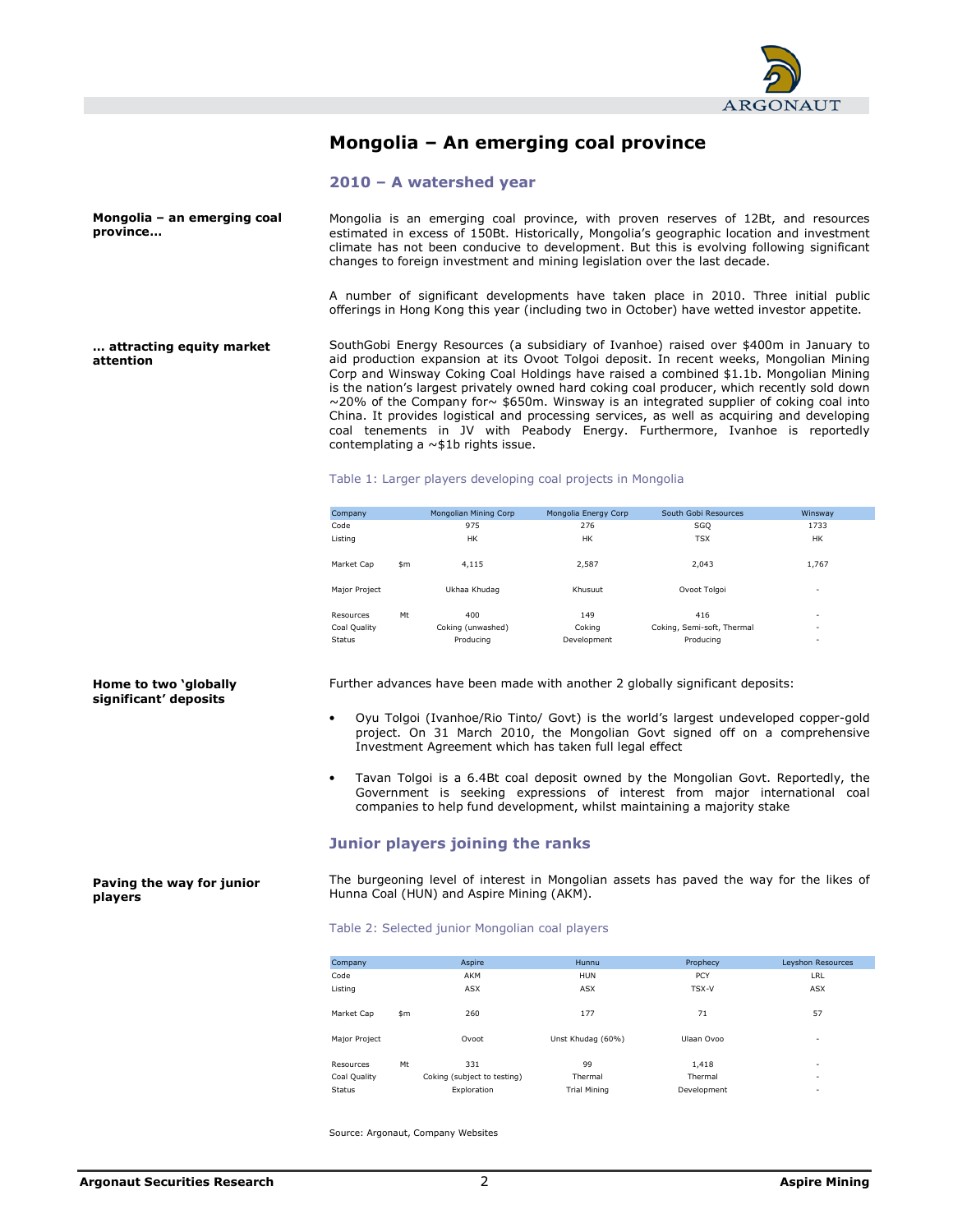

## Attracting attention

## Strategic placement to SouthGobi Resources

| <b>Placement and strategic</b><br>partnership with SouthGobi                             | On 25 October 2010 AKM entered into a binding agreement with Mongolian coal producer<br>SouthGobi Resources (TSX: SGQ, HK: 1878) (SouthGobi), encompassing a \$20.1m<br>placement and strategic partnership.                                                                                                                                |
|------------------------------------------------------------------------------------------|---------------------------------------------------------------------------------------------------------------------------------------------------------------------------------------------------------------------------------------------------------------------------------------------------------------------------------------------|
| a Mongolian coal producer<br>owned by Ivanhoe and China<br><b>Investment Corporation</b> | SouthGobi has a market capitalisation of $\sim$ US\$2b and cash reserves of $\sim$ US\$750m and is<br>majority owned by Ivanhoe (who are developing the Oyu Tolgoi copper-gold project in<br>conjunction within Rio Tinto and the Mongolian Government). China Investment<br>Corporation (CIC) also owns 13% (excluding convertible notes). |
|                                                                                          | SouthGobi owns three significant coal projects in Mongolia: the producing Ovoot Tolgoi<br>mine (combination of metallurgical and thermal coal), the premium hard coking Soumber<br>deposit and the Tsagaan Tolgoi deposit.                                                                                                                  |
|                                                                                          | <b>Deal mechanics</b>                                                                                                                                                                                                                                                                                                                       |
| Raising \$20m                                                                            | Under the agreement, SouthGobi will acquire a 19.9% strategic holding in AKM through<br>the issue of 105.7m shares at $$0.19$ per share $$20.1m$ ).                                                                                                                                                                                         |
|                                                                                          | SouthGobi also will have the right to nominate one director to the Board of AKM and the<br>right to maintain its proportionate shareholding for a period of two years.                                                                                                                                                                      |
|                                                                                          | Closing of the transaction is expected to be before the end of CY10 and is subject to<br>Foreign Investment Review Board (FIRB) approval.                                                                                                                                                                                                   |
|                                                                                          | What does it mean?                                                                                                                                                                                                                                                                                                                          |

# Providing AKM with additional

financial and technical muscle

The emergence of SouthGobi as a strategic partner provides AKM with additional financial and technical muscle to evaluate the potential of the Ovoot coal province. Crucially, AKM retains 100% control of both the project and potential off-take, with at least another 2 years to add further value.

We present a snapshot of AKM's capital structure (pre and post deal) in Table 3 below.

## Table 3: AKM Capital Structure

| Capital Structure            |           |                |                      |
|------------------------------|-----------|----------------|----------------------|
|                              | Undiluted | Post-Placement | <b>Fully Diluted</b> |
| Share Price                  | 0.33      | 0.33           | 0.33                 |
| Shares Out                   | 276       | 381            | 787                  |
| <b>Market Capitalisation</b> | 90.9      | 125.8          | 259.6                |
|                              |           |                |                      |
| Cash                         | 3.2       | 3.2            | 3.2                  |
| SouthGobi Placement          |           | 20.1           | 20.1                 |
| Cash from Opys ex            |           |                | 13.4                 |
| <b>Net Cash</b>              | 3.2       | 23.3           | 36.7                 |
|                              |           |                |                      |
| <b>Enterprise Value</b>      | 87.7      | 102.5          | 222.9                |
| Unlisted/Restricted Capital  |           |                | m                    |
| Ord Fully Paid Restricted    |           |                | 150                  |
| Opt exp 31-Dec-2012 ex 15c   |           |                | 6                    |
| Opt exp 12-Feb-2015 ex 5c    |           |                | 249                  |

Source: Argonaut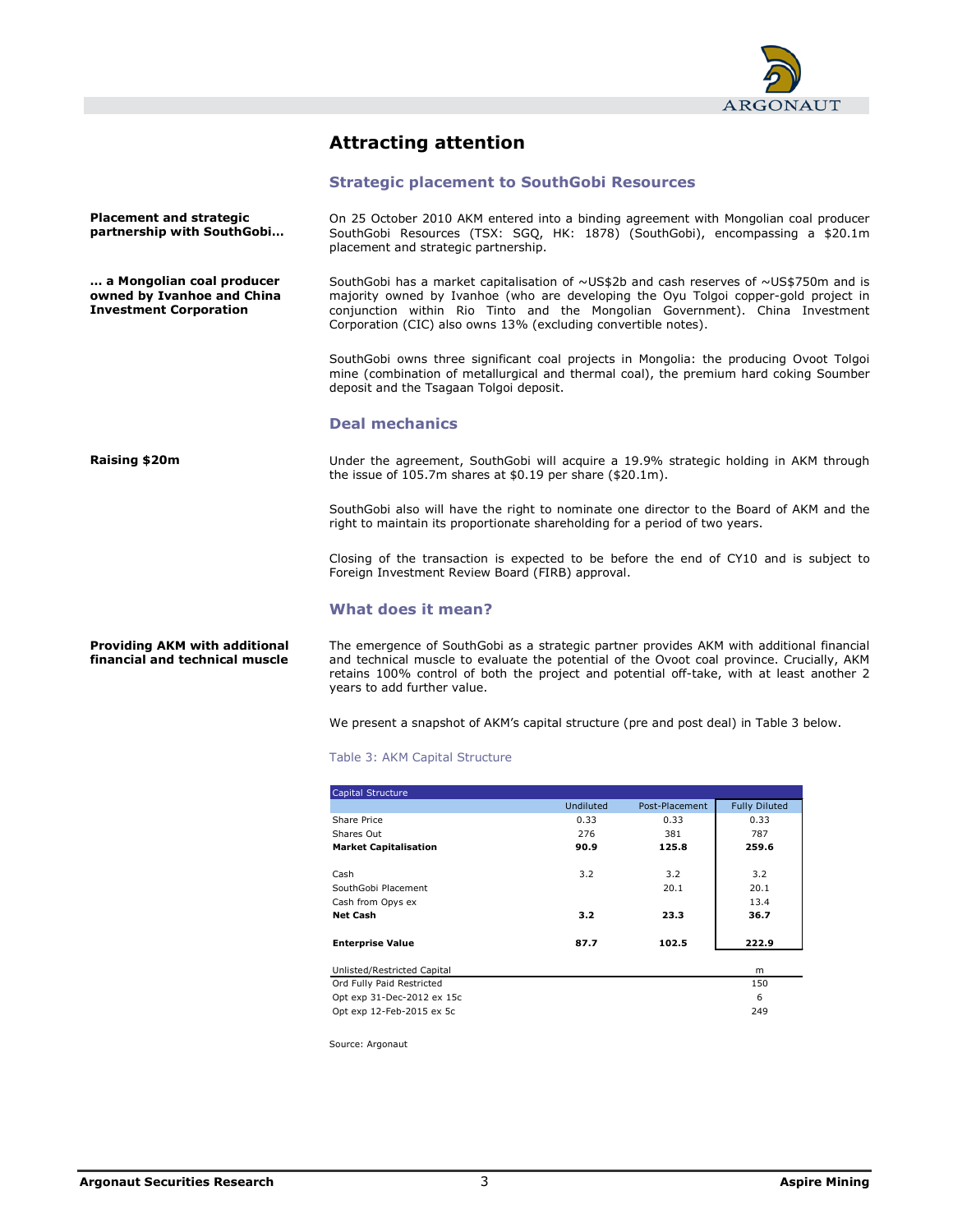

## Ovoot Project

## **Overview**

Ovoot Project in north-west Mongolia

AKM's flagship asset is the Ovoot Coking Coal Project, located in Khuvsgul Province in north-west Mongolia (green star below).

Figure 1: Project Location



Source: Hunnu Coal (HUN)

From acquisition…

AKM acquired the project in February 2010 (see Appendix B for acquisition terms).

The previous owners had completed an 8-hole diamond drill program (1,881m, 79m to 520m depths). 4 holes intersected coal mineralisation consisting of two seams, with combined thickness ranging from 6- 45m.

AKM has since completed ~7,900m of drilling to define a maiden JORC Resource of ~331Mt (confirmed by independent consultant CSA Global) in October 2010.

#### Table 4: JORC Resource

| JORC Resource - October 2010 |       |
|------------------------------|-------|
| Catergory                    | Mt    |
| Measured                     | 93.3  |
| Indicated                    | 182.4 |
| Inferred                     | 55.0  |
| OTAL                         | 330   |

Source: Argonaut, AKM

Approximately 80% of the Resource is in the Measured and Indicated Category, with ~75% of the resource contained above 250m vertical depth. Coal is located largely in two main seams up to 40m in width which  $\sim$ 90% of the resource reports to. Coal seam depths intercepted from drilling range from 46m to 395m.

… to maiden 331Mt JORC Resource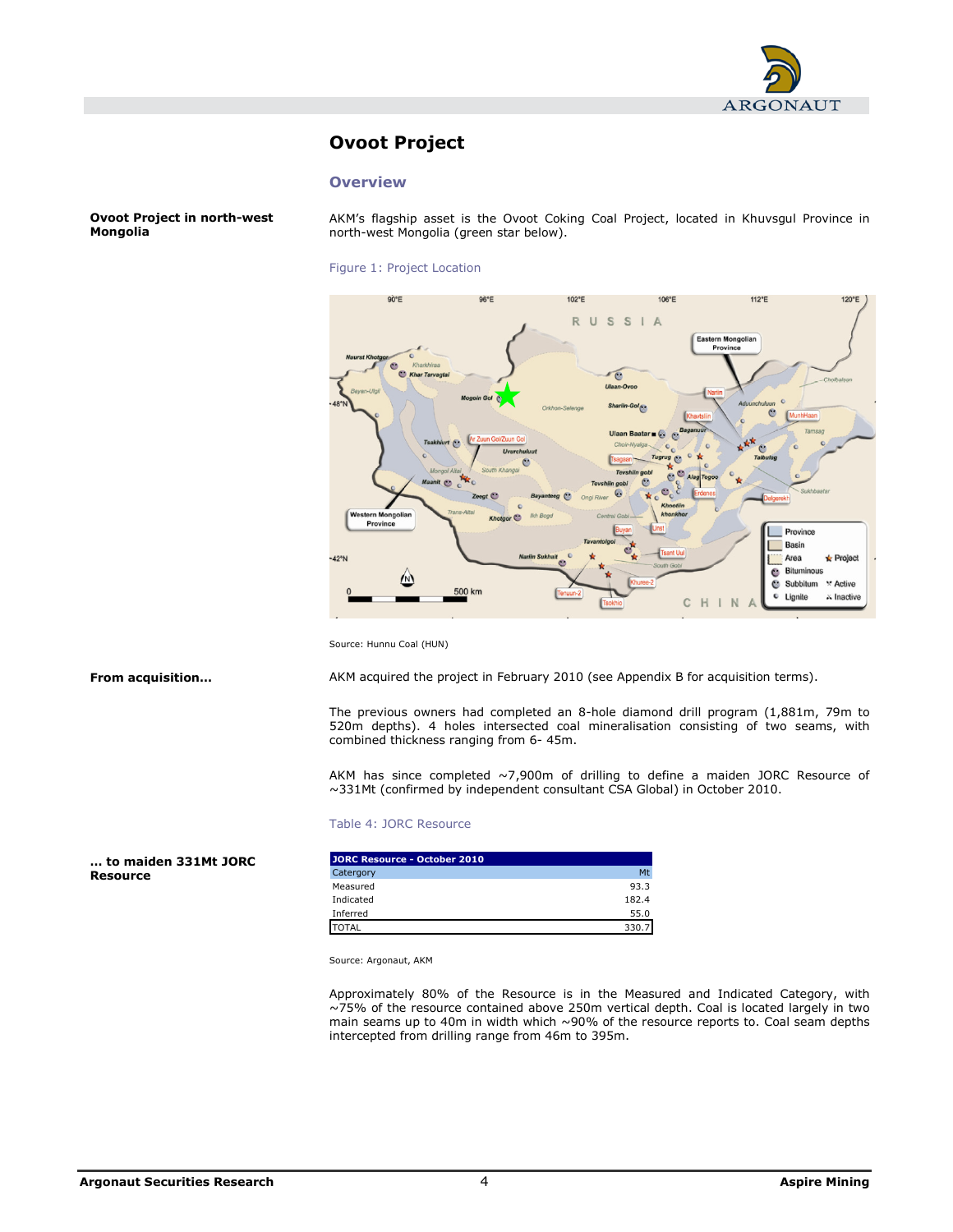

## **Geology**

Adjacent to the Mogoin Gol Coal Mine

Ovoot lies on the western edge of a larger Lower Jurassic aged sedimentary basin. The coal bearing unit consists mainly of conglomerates, minor sandstones and siltstones with thrust and normal faulting observed. Mineralisation is hosted within a shallow dipping syncline structure, which dips to the east north east.

Ovoot lies adjacent to the Mogoin Gol Coal Mine, which produces ~30ktpa of feed used for local power generation. Ovoot is believed to be the down dip extension of the Mogoin Gol seam.

Figure 2: Mogoin Gol Coal Mine



Source: AKM

## Resource definition

Known mineralised envelope  $\sim$ 4.5km x 2.8km

Drilling to date has focused on the extension to known mineralisation from the 2008 8-hole diamond program (completed by previous owners). AKM has drilled a further 36 holes and extended the mineralised envelope to approximately 4.5km x 2.8km (on predominantly 750m spacings).

## Figure 3: Ovoot Project – Drilling Plan



Source: AKM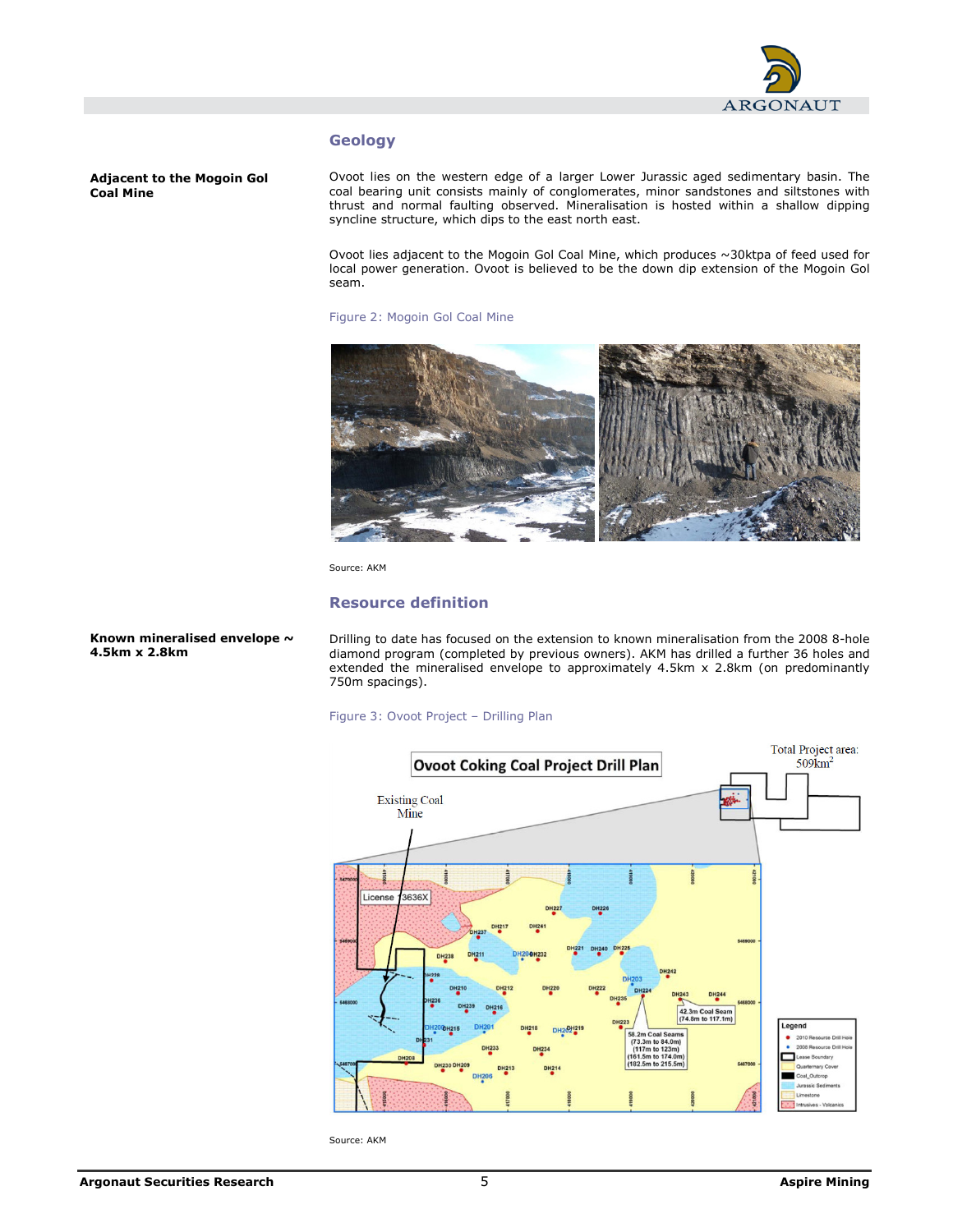

Open pit potential

Drilling has confirmed the presence of coal mineralisation in two main seams (up to 40m in width), and the potential for near surface (open pit) coal dipping  $\sim$ 6 degrees to the east.

Best results include:

- DH235 24.9m from 73.9m, 47.3m from 189.7m
- DH233 33.7m from 79m
- DH243 42.3m from 74.8m

#### Coal quality test work

AKM has received coal quality test results conducted on 124 samples at the SGS Laboratories in Tian Jin, China.

#### Awaiting further coal quality test work results

It is important to note that sampling thus far is of a preliminary nature (only 9 holes). AKM is awaiting further results from an additional 190 samples. Early indications (low moisture, K cal) suggest the presence of high ranking coal. The coal will require washing given Ash levels are relatively high.

Table 5: Raw coal quality results

| Summary of raw coal quality results to date |               |            |  |
|---------------------------------------------|---------------|------------|--|
|                                             |               | <b>AKM</b> |  |
| Ash                                         | $\frac{0}{0}$ | 17.84      |  |
| CSN (Swell Index)                           | ۰             | 7.80       |  |
| <b>Inherent Moisture</b>                    | $\frac{0}{0}$ | 0.64       |  |
| <b>Volatile Matter</b>                      | $\frac{0}{0}$ | 27.98      |  |
| Rank                                        | Ro max        | 1.43       |  |
| Sulphur                                     | $\frac{0}{0}$ | 1.14       |  |
| K cal                                       | /ka           | 6.761      |  |

Note: Non-oxide component

Source: AKM, Argonaut

#### Future work

Drilling to date at Ovoot equates to  $\sim$ 10% of the 509km<sup>2</sup> project area.

Targeting upgrades to the resource base in 2011

A 2-D seismic survey has commenced to provide a broader geological framework for the Ovoot Coal Basin. This will target extensions to the current resource (open to the east) and identify other regional exploration targets.

AKM has commissioned washing and coking tests to determine yield and coal rank. Results are expected in the December quarter.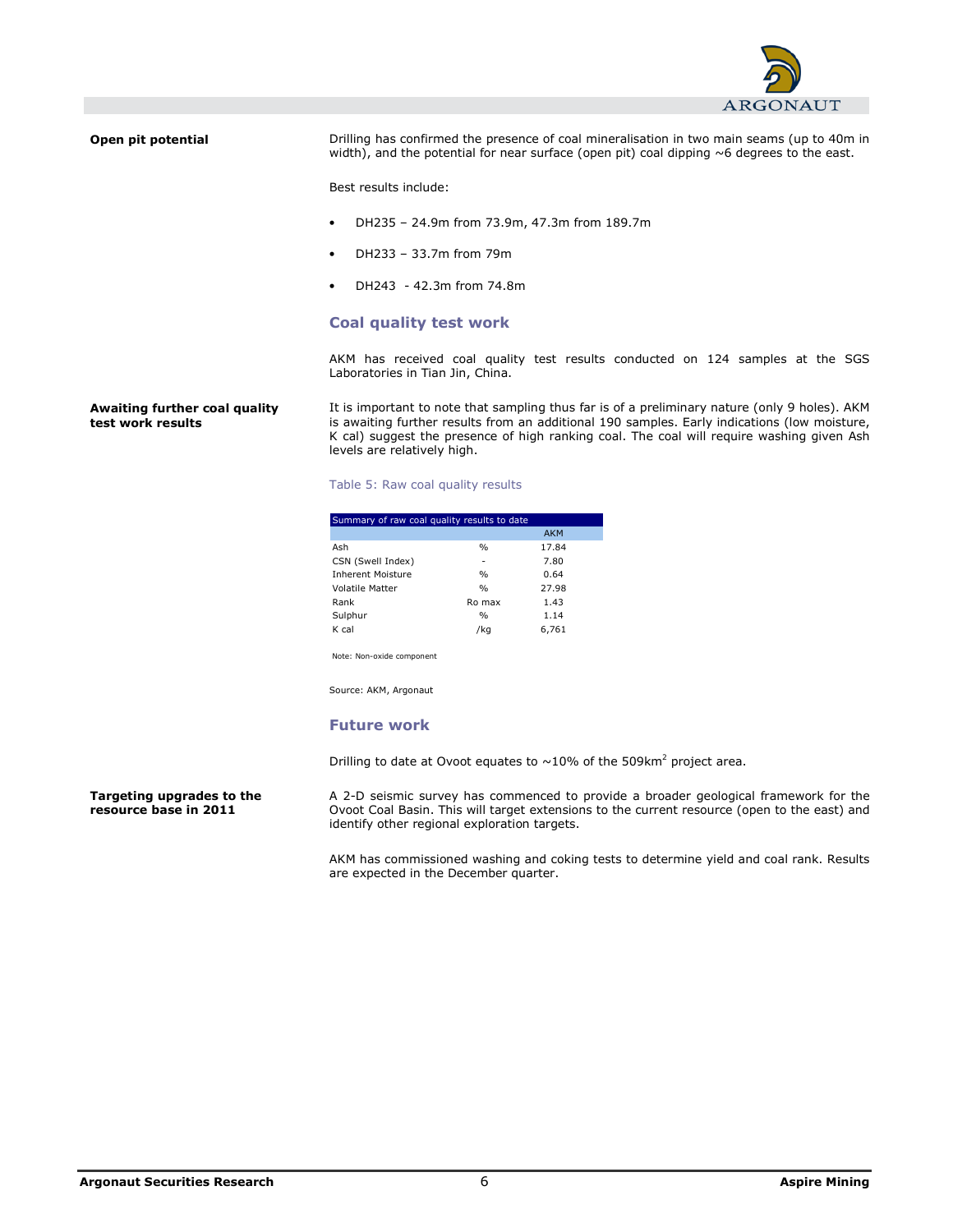

## Key risks/challenges

infrastructure presents a key challenge.

## **Infrastructure**

Infrastructure constraints…

… make Mongolia's mineral wealth captive to China

Mongolian Government looking to address this

Regional developments will play an important role in commercialising Ovoot

Investment in rail infrastructure, whilst costly, has significant strategic and commercial benefit to Mongolia. Without access to the seaborne market, Mongolia's mineral wealth remains largely captive to China.

As with any emerging, undeveloped bulk mineral province, the establishment of

The Mongolian Government is becoming increasingly aware of this. Rail links to Shenyang (in green, see Figure 4) are under construction. Recently, development of a 1,100km rail link from the government-owned Tavan Tolgoi deposit (~6.4Bt coal resource) in the South to the Trans-Siberian Railway was approved. Reportedly, the Mongolian Government is seeking expressions of interest from major international coal companies to help fund development, whilst maintaining a majority stake.

Given Ovoot's location in the country's north-west, it is dependent on further infrastructure developments.

AKM has engaged Calibre Rail to outline various options for accessing export markets via the existing and proposed rail links. Early indications are that the most feasible option is to link Ovoot to the local provincial capital of Moron (162km) with a further link (392km) to the city of Erdenet (where the Trans-Mongolia Railway currently terminates).

Crucial to this will be development of the Burenhaan Phosphate  $\sim$  300Mt deposit near Moron. AKM has established the Northern Mongolian Rail Alliance (NMRA, which Burenhaan is a participant of) investigating the social and economic benefits that a rail link between Moron and Erdenet could provide.

## Figure 4: Mongolia rail network – existing and proposed



Source: AKM

Any government/public-private partnership which funds rail infrastructure in the vicinity of Ovoot has the potential to significantly reduce capex requirements and enhance the economics of the project.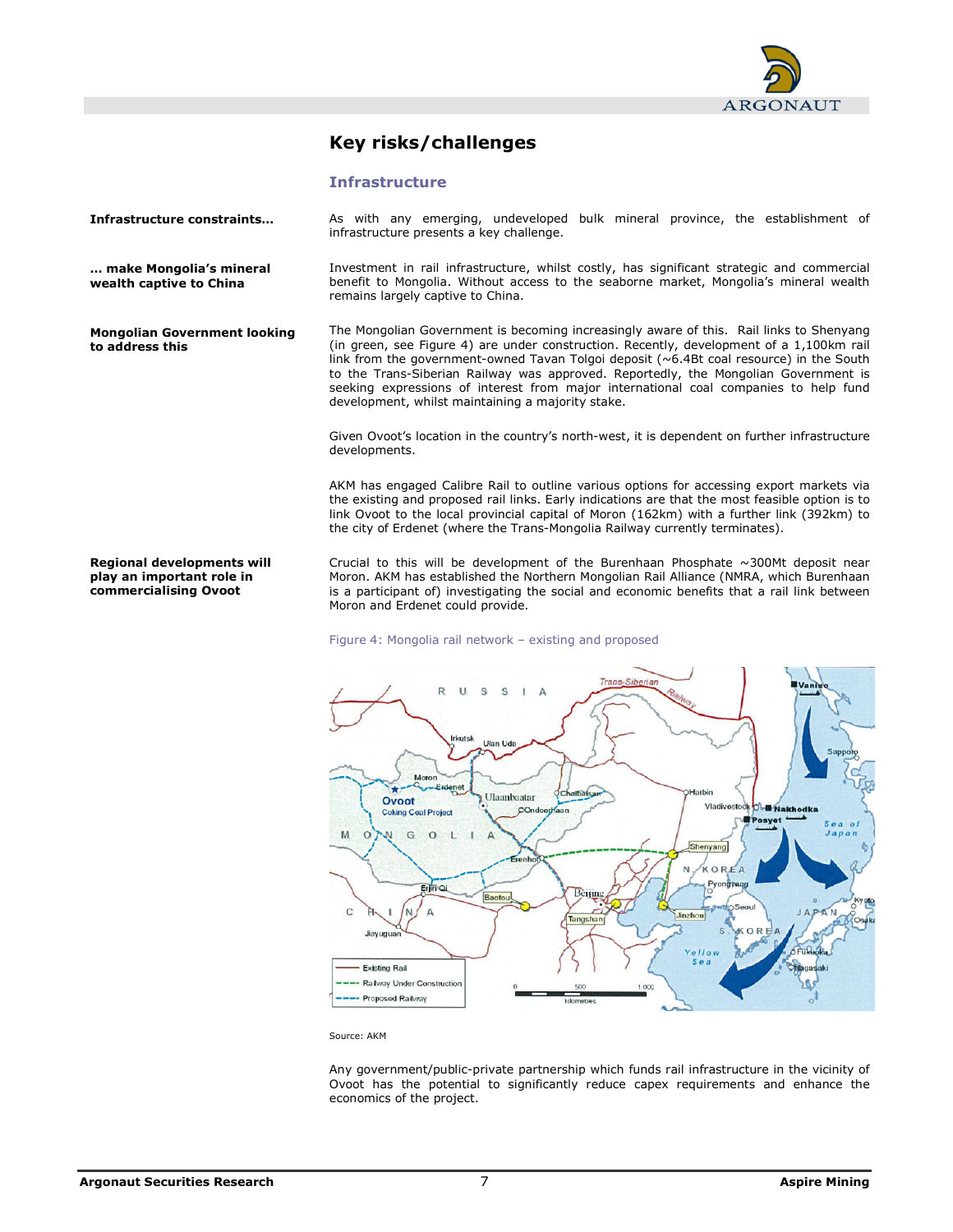

Coal fired power station  $\sim$ 10km away under construction Power is also an important infrastructure consideration. A consortium has been awarded a licence to construct a  $\sim$  30MW coal fired power station  $\sim$ 10km north of Ovoot. Commissioning is anticipated in late 2011. Ovoot could potentially be a customer as well as coal supplier.

## Coking properties

At present, there is limited data available to draw conclusions on the resource potential and metallurgical characteristics of Ovoot. Only 36 holes have been drilled to date and 124 samples (from 9 holes) tested.

Further test work is required to confirm coal quality Further metallurgical test work will be required to confirm the coal quality. Early indications from the raw coal samples suggest that it will require washing. Future washability test work will provide an indication of expected yield to produce a saleable product.

#### Sovereign

Mongolia is a landlocked country in East and Central Asia. It is bordered by Russia to the north and China to the south, east and west. Mongolia is the most sparsely populated independent country in the world, with a population of around 2.9m. Ulaanbaatar, the capital and largest city, is home to about 38% of the population.

### Mining now the dominant contributor to Mongolian GDP

Whilst Mongolia is an emerging coal province (proven reserves of 12Bt resource estimate > 150Bt) the industry is in its infancy. Mongolia's geographic location and investment climate historically has not been conducive to development. This is evolving following significant changes to foreign investment and mining legislation since gaining independence in 1992.

Mining is now the dominant (and increasing) contributor to Mongolia's economy.

#### Table 6: Mongolia – A snapshot

| <b>Quick Facts</b><br>Population | 2.9 <sub>m</sub>                                       |
|----------------------------------|--------------------------------------------------------|
|                                  |                                                        |
| Capital City                     | Ulaanbataar                                            |
| Religion                         | Tibetan Buddhism                                       |
| Climate                          | Extreme - Temp ranges - $35^\circ$ to +40 $^\circ$     |
| Economy                          |                                                        |
| GDP/capita                       | US\$1,800                                              |
| Primary Industries               | Mining (29%) - Copper, Gold, Coal<br>Agriculture (21%) |
| Exports                          | China (70%)                                            |
| Political                        |                                                        |
| System                           | Parliamentary republic - Unicameral                    |
| Elections                        | Every 4 years (Last in 2008)                           |

Ovoot does not require State participation

In 2006, the Minerals Law was amended to provide for State participation in the exploitation of any mineral deposit of "strategic importance." Under this amendment, the State may acquire up to a 34% interest in large mining projects explored without government funding and 50% interest in projects that received State funding in the past. For all other mineral deposits of strategic importance, the State's maximum share is set at 34%. The Ovoot Project is not on this list.

Mongolia rated 64<sup>th</sup> in a recent Fraser Institute Survey In the August 2010, the Fraser Institute Survey of Mining Companies Mid-Year Update had Mongolia score  $64<sup>th</sup>$  in the Policy Potential Index. The index serves as a report card to governments on how attractive their policies are from the point of view of an exploration manager. Mongolia (4.0) ranked ahead of Ecuador 3.8, but behind the likes of Kazakhstan (7.3), Bolivia (10.2), and Venezuela (12.5).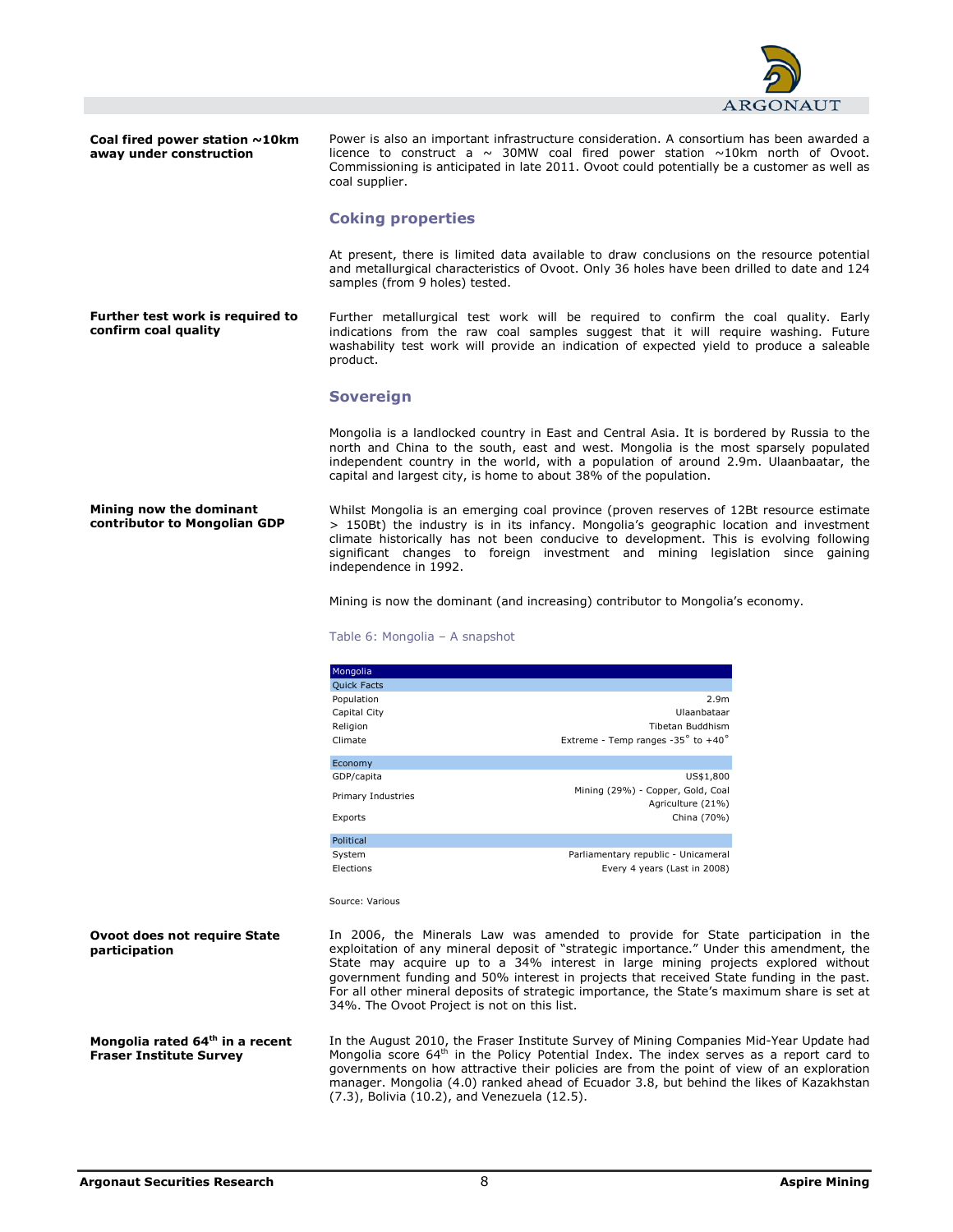

## Appendix A: Corporate Overview

### Projects

| <b>Located in Khuvsgul Province</b> | AKM's flagship asset is the Ovoot Coking Coal Project, 509km <sup>2</sup> tenure located in Khuvsgul |
|-------------------------------------|------------------------------------------------------------------------------------------------------|
|                                     | Province in North-West Mongolia.                                                                     |

Ovoot is potentially a sizable, quality hard coking coal project in proximity to export markets such as China, Russia, Japan and Korea.

Holds two other coal projects AKM also has interests in two other prospective coal projects in Mongolia:

- Nurant (100%) comprises 3 licences, located 40km west of Moron. The geology is believed to be similar to Ovoot and Elegast. AKM expect to drill 4 holes in the December quarter.
- Shanagan (earning 51%) is located in Tuv Province, Central Mongolia ~60km from the Trans-Mongolian Railway. 6 coal seams have been mapped in the region which are believed to host high ranking coals. drilling program is planned to determine coal thicknesses and coal quality.

In addition, AKM holds a 49% interest in the Windy Knob JV with Emu Nickel (EMU).

### Board and Management

- Board and Management
- David McSweeney: Non Executive Chairman
- David Paull: Executive Director
- Neil Lithgow: Non-Executive Director
- Russell Lynton-Brown: Non-Executive Director
- Mr Gan-Ochir Zunduisuren: Non-Executive Director

## Appendix B: Ovoot acquisition

AKM (formerly Windy Knob Resources - ASX:WKR) acquired 100% of Mongolian registered company Khurgatai Khairkhan LLC (KK) in February 2010, which held 6 granted exploration licences in the Ovoot Basin.

Total consideration for the acquisition was A\$8.6m (plus options):

- US\$0.5m, 150m AKM shares (restricted) and 30m AKM 'Performance' options (conditional on delineating a +200Mt JORC resource, exercisable at 5c)
- A further US\$3m upon defining a 100Mt JORC resource

Under the agreement, AKM is committed to spending US\$1m on exploration within the first 12 months of acquiring the project.

Project promoter, Red Island Resources (RIR, a company associated with David Paull and Neil Lithgow) received US\$0.3m and 100m options (including 50m 'Performance' options) as part of the transaction. A further 70m 'Performance' options were granted to Big Fish Nominees Pty Ltd, David Paull and David McSweeney.

Ovoot purchase completed in February 2010